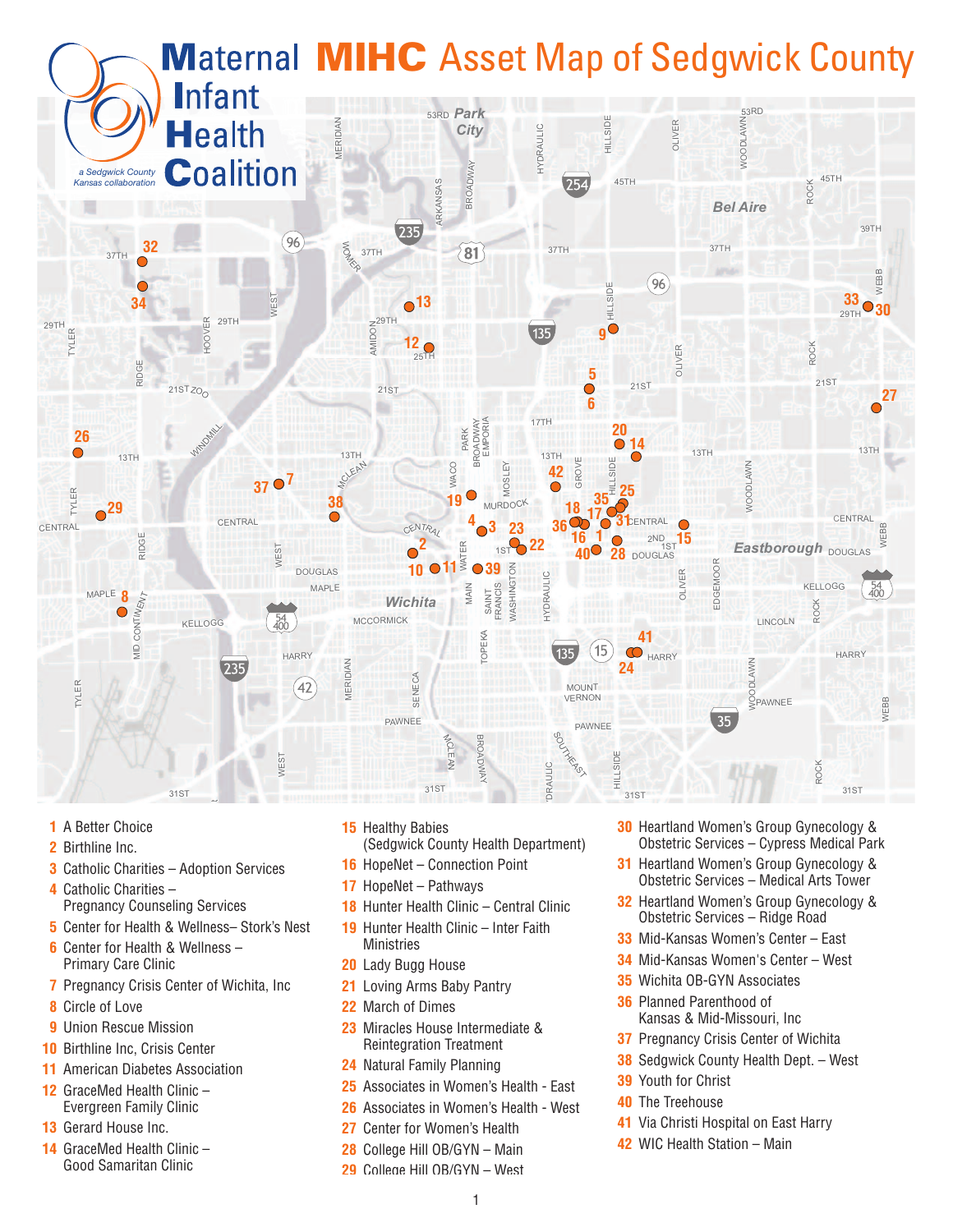## **A Better Choice**

**Organization/Program:** A Better Choice

**Address:** 3007 E. Central Wichita KS, 67214 **Email:** abc@pregnancywichita .com

**Phone:** 316-685-5757

**Hours:** 9 am to 4 pm Mon–Fri. Last pregnancy test given at 4 pm with or without an appointment.

**Population Served:** Youth and adults. **Fee:** None

**Languages Spoken:** English, Spanish

**Services Provided:** Provides Christ-like counseling with goal of assisting with decisions concerning pregnancy issues, abortion alternatives, and healthy lifestyle choices. Free pregnancy tests and supportive counseling, referrals for medical care, limited sonogram, adoption referrals, post-abortion counseling, diapers/formula once a year for the public, equipment and natural family planning. Alternatives to abortion and referrals for social, medical, and financial needs of the client. All services are for clients only with the exception of diapers/formula.

## **Birthline Inc.**

**Organization/Program:** Birthline Inc

**Address:** 339 N. Seneca Wichita KS 67203

**Phone:** 316-265-0134 Business Phone & 800-848-5683 24 Hour Phone

**Hours:** 9:30 am – 4 pm Mon-Fri; 10 am – 1 pm Sat.

**Population Served:** Any girl or woman in need of assistance because of pregnancy.

**Fee:** None

**Languages Spoken:** English

**Services Provided:** An emergency pregnancy service – an alternative to abortion. Christian friendship to any

woman or girl who needs help because of an unplanned or unexpected pregnancy. Free pregnancy testing.

Baby items and maternity clothing as available.

## **Catholic Charities — Adoption Services**

**Organization/Program:** Catholic Charities Inc, **Address:** 425 N. Topeka Wichita KS 67202 **Email:** ifarha@catholiccharitieswichita.org **Website:** [www.catholiccharitieswichita.org](www.catholiccharitieswichita.org ) **Phone:** 316-263-0507 Business Phone or 866-222-3555 **Hours:** 9 am – 8 pm Mon-Thu **Population Served:** Children and adults **Fees:** Based on Service

**Services Provided:** Comprehensive infant adoption, working with adoptive families as well as birth parents to ensure successful transitions, communication and lower costs.

## **Catholic Charities – Pregnancy Counseling Services**

**Organization/ Program:** Catholic Charities **Address:** 425 N. Topeka Wichita KS 67202 **Email:** ifarha@catholiccharitieswichita.org **Website:** [www.catholiccharitieswichita.org](www.catholiccharitieswichita.org ) **Phone:** 316-263-6941 Business phone or866-222-3555 Toll Free **Hours:** 9am – 8pm Mon-Thu **Population Served:** Children and adults **Fee:** None **Languages Spoken:** English

**Services Provided:** To offer education about options for parenting or consideration for adoption, community referrals and supportive counseling to pregnant women, birth fathers and their families.

# **Center for Health and Wellness – Stork's Nest**

**Organization/Program:** Center for Health and Wellness – Stork's Nest

**Address:** 2707 E 21st ST Wichita KS 67214

**Website:** [www.wichita](www.wichita wellness.org) wellness.org

**Phone:** 316-612-6899 or 316-691-0249 24-hour line

**Hours:** meets each month on 2nd Wednesday (5:30 – 6:30 pm) & 4th Saturday  $(12noon - 2 pm)$ 

**Population Served:** Low income pregnant women

**Fees:** None

**Languages Spoken:** English

**Services Provided:** Stork's nest is a community based, prenatal health promotion program for low-income pregnant women. The program is designed to promote prenatal care, participation, and health behaviors during pregnancy through two components: incentives and education.

# **Center for Health and Wellness – Primary Care Clinic**

**Organization/Program:** Center for Health and Wellness, Inc **Address:** 2707 E. 21st St Wichita KS 67214 **Website:** [www.wichita](www.wichita wellness.org) wellness.org **Phone:** 316-691-0249 **Hours:** 8 am – 6 pm Mon- Fri **Population Served:** Predominately African-American and Hispanic/Latino but all patients of all ages are welcome **Fees:** Varies depending on services provided; sliding fee scale

**Language Spoken:** English, Spanish

**Services Provided:** To provide family healthcare for the community through improved access, a heightened and unrelenting focus on education and prevention and state of the art treatment and control.

## **Child Birth Education Classes**

**Organization/Program: Pregnancy Crisis Center of Wichita, Inc. Address:** 1040 N West Street Wichita KS 67203 **Email:** info@pccwichita .org **Website:** [www.imagineagain.com](www.imagineagain.com )

**Phone:** 316-945-9400

**Hours:** Quarterly classes

**Population Served:** Women and men – families, clients only

**Fee:** None

**Services Provided:** Educate our clients about labor and delivery, making a birth plan, breast feeding, anesthesia, and helping to allay fears clients may have regarding the birth of their child.

### **Circle of Love**

**Organization/Program:** Circle of Love

**Address:** 520 S Holland Ste 512 Wichita KS 67209

**Website:** <www.circleoflovehome.org>

**Phone:** 316-440-8928 or 316-706-4763

**Population Served:** Pregnant women over the age of 18 with or without children

**Fees:** None

**Languages Spoken:** English

**Services Provided:** Circle of Love provides a Christian, supportive environment to women who have chosen adoption for their child. Housing for up to one week for women in a crisis pregnancy. Crisis pregnancy and adoption counseling.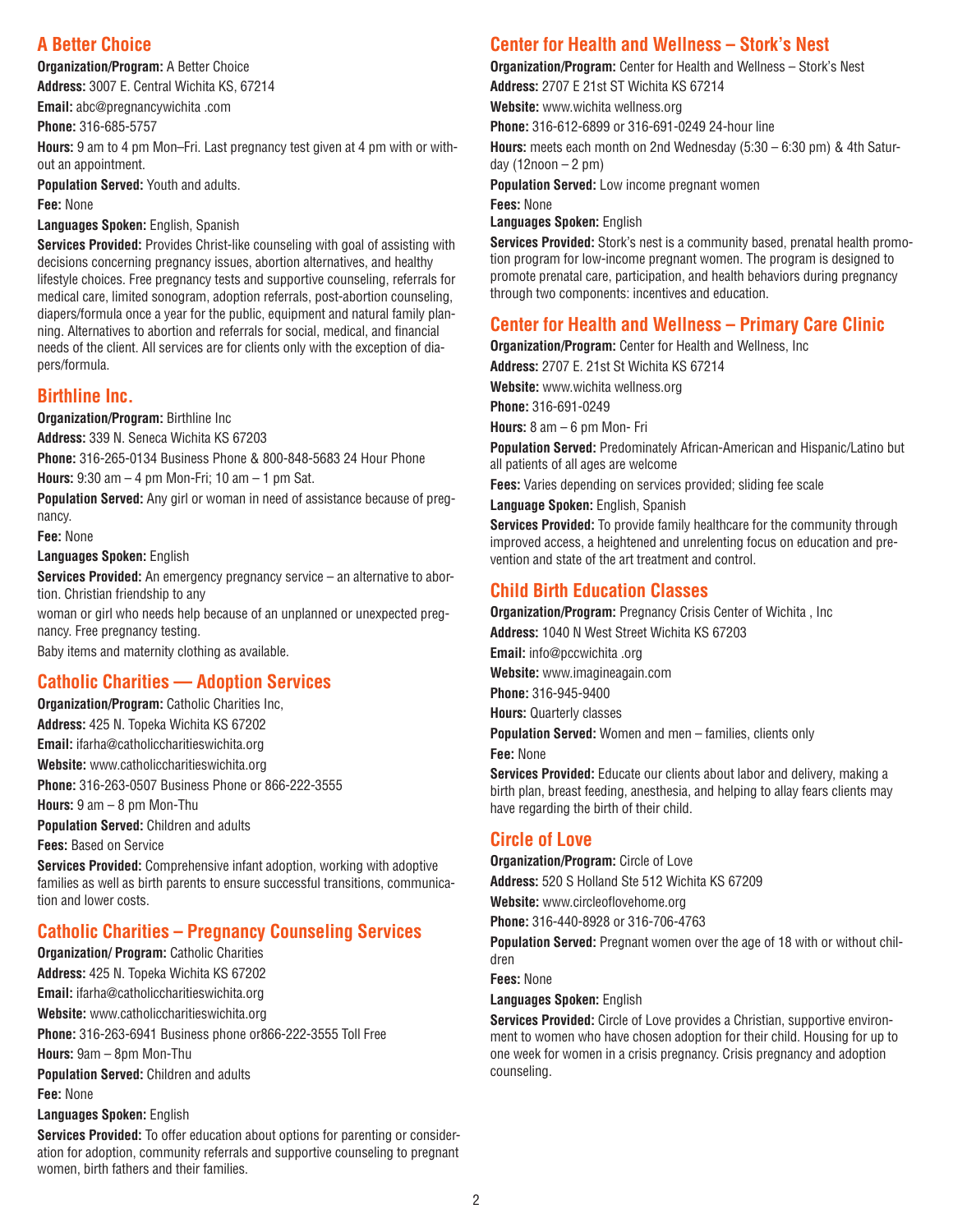## **Community Outreach – Union Rescue Mission**

**Organization/Program:** Union Rescue Mission **Address:** 2800 N. Hillside Wichita KS 67219 **Email:** contact@urmwichita.org **Website:** [www.urmwichita.org](www.urmwichita.org ) **Phone:** 316-687-4673 **Hours:** 8:30 am – 4:30 pm Mon- Fri. Food pantry by appointment only **Population Served:** Women and families **Fees:** None **Services Provided:** Free food boxes, diapers and infant formula for single mothers and families.

### **Crisis Center Pregnancy – Birthline Inc**

**Organization/Program:** Birthline Inc, Crisis Center **Address:** 339 N. Seneca Wichita KS 67203 **Phone:** 316-265-0134 Business phone or 800-848-5683 **Hours:** 9:30 am – 4 pm Mon- Fri; 10am – 1 pm Sat **Population Served:** Any girl or woman in need of assistance because of pregnancy **Fees:** Birthline none, Professional services according to means

**Services Provided:** An emergency pregnancy service – an alternative to abortion. Christian friendship to any girl or woman who needs help because of an unplanned or unexpected pregnancy. Free pregnancy testing.

## **Doula's of Sedgwick County**

**Service Provider:** Nicole Blomberg – Blomberg Birth Services

**Experience:** 6 years **Website:** <www.blombergbirthservices.com> **Phone:** 316-200-3310

**Area of Practice:** Haysville **Language Spoken:** English **Birth Doula Fee:** \$250 to \$500

**Service Provider:** Cynthia Barger - Wichita Birth Assistance **Experience:** 10 years and 330 births attended

**Website:** <www.wichitabirths.com> **Phone:** 316-393-9988 **Area of Practice:** Derby

**Languages spoken:** English **Birth Doula Fee**: \$500

**Service Provider:** Melissa Frock **Experience:** 5 years and 6 births attended **Phone:** 316-734-2777 **Area of Practice:** Wichita **Language Spoken:** English **Birth Doula Fee:** \$300 to \$600

**Service Provider:** Jessica Vail – Special Moments Doula & Childbirth Education

**Experience:** 2 years and 20 births attended **Website:** <www.specialmomentsdoula.com> **Phone:** 316-209-9209 **Area of Practice:** Derby **Languages Spoken:** English **Birth Doula Fee:** \$0 to \$650

**Service Provider:** Lindsay Bench – Welcome Baby Doula Care **Experience:** 7 years **Website:** [www.wichitabirth.com](www.wichitabirths.com) **Phone:** 316-990-2538 **Area of Practice:** Wichita **Languages Spoken:** English

#### **Birth Doula Fee:** \$500

**Service Provider:** Cindy Crosby – Birth Smart **Experience:** 2 years **Website:** <www.birth-smart.com> **Area of Practice:** Derby **Languages Spoken:** English **Birth Doula Fee:** Not specified

**Service Provider:** Molly Stephenson – New Life Birth Support Services

**Experience:** 8 years **Website:** <www.kansasdoula.com> **Phone:** 316-807-4912 **Area of Practice:** Wichita **Languages Spoken:** English **Birth Doula Fee:** \$500

**Service Provider:** Beirut Bonhm – Red Feather Birth **Experience:** 2 years and 8 births attended **Website**: <www.redfeatherbirth.com> **Phone:** 415-971-4196 **Area of Practice:** Derby **Languages Spoken:** English **Birth Doula Fee:** \$500

#### **American Diabetes Association – Education**

**Organization/Program:** American Diabetes Association **Address:** 608 W. Douglas #100 Wichita KS 67203 **Email:** ptasker@diabetes.org **Phone:** 316-684-6091 Business Phone or 800-676-4065 **Hours:** 8:30 am – 5 pm Mon- Fri **Population Served:** Children and adults **Fees:** Most educational literature is free. Camp and health fair have fees **Language Spoken:** English **Services Provided:** To prevent and cure diabetes and to improve the lives of all people affected by diabetes.

### **Gerard House Inc.**

**Organization/Program:** Gerard House, Inc **Address:** 3144 N. Hood Wichita KS 67204 **Phone:** 316-832-0777 **Hours:** 24/7 **Population Served:** Teen and adult females **Fees:** Sliding scale **Languages:** English **Services Provided:** Residential maternity home for women ages 12 and over

### **GraceMed Health Clinic – Evergreen Family Clinic**

**Organization/Provider:** GraceMed Health Clinic **Address:** 2700 N. Woodland Wichita KS 67204 **Email:** dsanford@gracemed.org **Website:** <www.gracemed.org> **Phone:** 316-866-2000 **Hours:** 8 am – 5 pm Mon- Fri **Population Served:** All ages **Fee:** Sliding fee scale, private insurance, KanCare, Medicare **Languages Spoken:** English, Spanish and Vietnamese Services Provided: Medical, prenatal care, pediatric care, urgent & acute care, disease & chronic illness management, wellness and prevention, optometric, pharmacy assistance program, and dental care.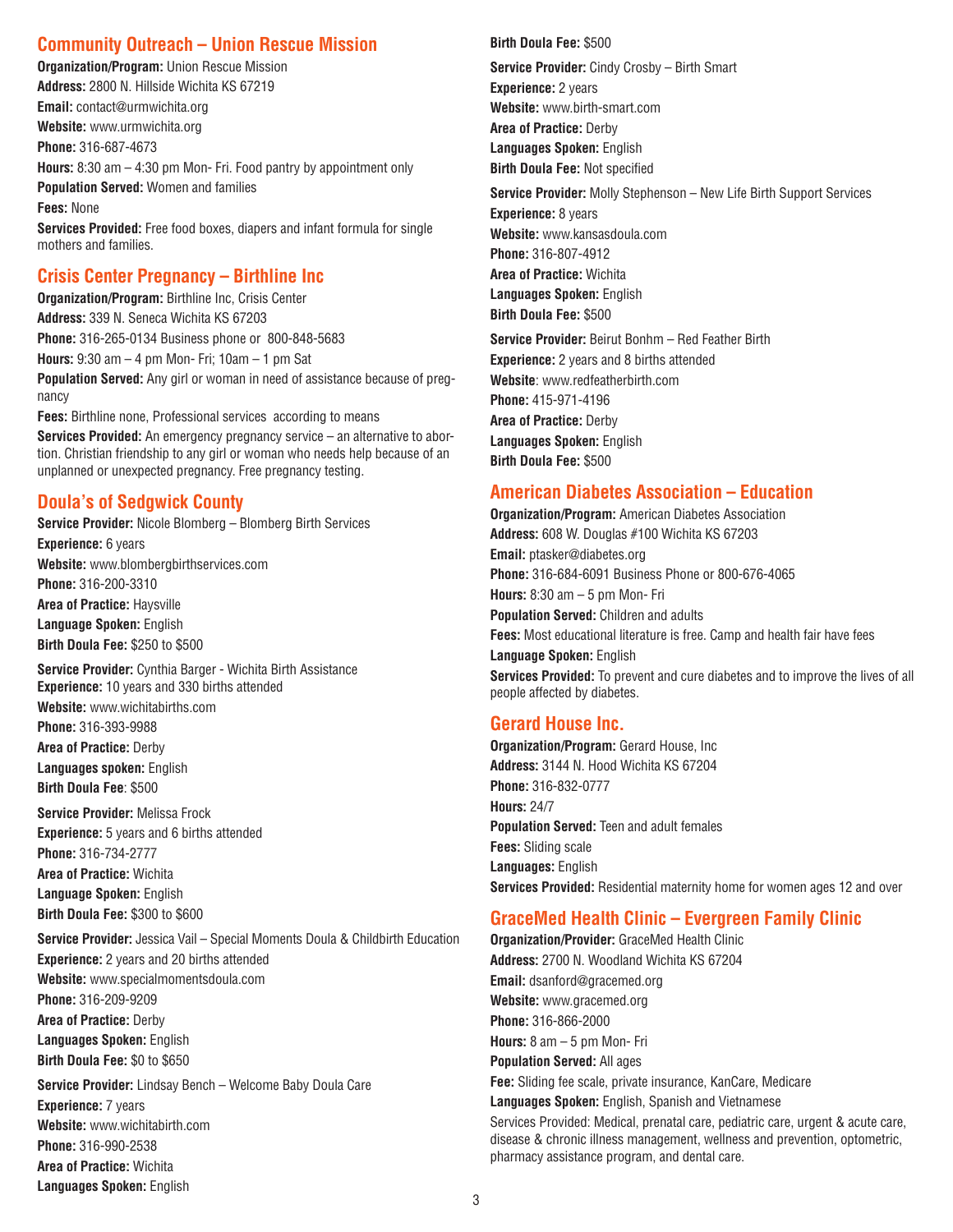## **GraceMed Health Clinic – Good Samaritan Clinic**

**Organization/Providers:** GraceMed Health Clinic **Address:** 3701 E. 13th St. Bldg. 400 Wichita KS 67208 **Email:** dsanford@gracemed.org **Website:** <www.gracemed.org> **Phone:** 316-866-2000 **Hours:** 9 am – 4:30 pm Mon- Fri **Population Served:** All ages **Fees:** Sliding fee scale, KanCare, private insurance and Medicare

**Languages Spoken:** English, Spanish and Vietnamese **Services Provided:** Medical, prenatal care, pediatric care, urgent & acute care, disease & chronic illness management, wellness & prevention, optometric, pharmacy assistance program, and dental care

### **Healthy Babies – Sedgwick County Health Department**

**Organization/Program:** Sedgwick County Health Department

**Address:** 434 N. Oliver Wichita KS 67208 **Email:** healthybabies@sedgwick.gov **Website:** [www.sedgwickcounty.org](www.sedgwickcounty.org ) **Phone:** 316-660-7433 **Hours:** 8 am – 6pm Mon-Thu **Population Served:** Families in Sedgwick County **Fee:** None **Languages Spoken:** English and Spanish

**Services Provided:** A FREE educational program for pregnant and delivered moms. Individual office and home visits are offered to prenatal and parenting moms. Education is provided through the healthy babies prenatal and parenting groups. The group model of care not only helps women develop a strong peer support network but it also lends itself to better birth outcomes among group participants. Registered Nurses and community liaisons provide group education and women to have a healthy baby and a healthy family.

## **HopeNet – Connection Point**

**Organization/Program:** Hopenet Inc **Address:** 2501 E. Central Suite 2 Wichita KS 67214 **Email:** cschaulis@hopenetwichita.org **Website:** <www.hopenetwichita.org> **Phone:** 316-684-4673 Business phone and 24 hour contact **Hours:** 8 am – 4 pm Mon-Thu; 8 am – 3 pm Fri.

**Population Served:** Unrestricted **Fees:** None

**Languages Spoken:** English

**Services Provided:** The information and referral program assesses client-identified needs as presented during phone contact and provides resource referrals as appropriate, and/or a referral to HopeNet's consultation program for further assessment.

## **HopeNet – Pathways**

**Organization/Program:** HopeNet, Inc **Address:** 2501 E.Central, Suite 2 Wichita KS 67214 **Email:** cschaulis@hopenetwichita .org **Website:** <www.hopenetwichita.org> **Phone:** 316-684-4673 **Hours:** 8 am – 4 pm Mon – Thu, 8 am – 3 pm Fri. **Population Served:** Unrestricted **Fees:** Sliding scale from \$5 - \$75 **Languages Spoken:** English, American Sign Language

**Services Provided:** Provides short and long-term counseling services by professional Marriage and Family Therapists and Master of Social Work therapists.

## **Hunter Health Clinic – Central Clinic**

**Organization/Program:** Hunter Health Clinic

**Address:** 2318 E. Central Wichita KS 67214

**Website:** [www.hunterhealthclinic.org](www.hunterhealthclinic.org )

**Phone:** 316-262-2415 Clinic / 316-262-2415 Substance Abuse / 316-269- 0677 Dental

**Hours:** Varies depending on service between 7:30 am – 10 pm, Mon- Fri.

**Population Served:** All ages

**Fee:** Sliding fee scale for insured or uninsured. Free for verified Native Americans and the homeless

**Languages Spoken:** English, Spanish, Vietnamese, Thai, Laos, Cambodian **Services Provided:** Primary medical, dental, ob/gyn, pediatrics, free HIV/Aids testing, mental health, and alcohol/substance services to all people regardless of ability to pay. On sits SRS social worker. Presumptive Medicaid eligibility available.

## **Hunter Health Clinic – InterFaith Ministries**

**Organization/Programs:** Hunter Health Clinic

**Address:** 935 N. Market Wichita KS 67214

**Website:** [www.hunterhealthclinic.org](www.hunterhealthclinic.org )

**Phone Number:** 858-1151 Medical

**Hours:** 8:30 am – 5 pm Mon- Thu, 8:30 am – 3 pm Fri.

**Population Served:** All ages

**Fees:** Sliding fee scale for insured or uninsured. Free for verified Native Americans and the homeless

**Services Provided:** Primary medical services, and ob/gyn for all people regardless of ability to pay. A private non-profit community health center, Urban Indian Health program and Health care for the homeless center.

### **Lady Bugg House**

**Organization/ Program:** Lady Bugg House, Inc

**Address:** 1501 N. Fairmount Wichita KS 67208

**Email:** ladybugghouse@gmail.com

**Website:** <www.ladybugghouse.com>

**Phone:** 316-440-2844

**Hours:** 10 am – 2 pm

**Population Served:** Ages 13-27 pregnant or parenting

**Fees:** Based on ability to pay for residential program. No fees for non-resident **Languages Spoken:** English

**Services Provided:** To help young moms become self-sufficient by providing spiritual discipleship, biblical counseling, education, child development, parenting, life skills, and support in order to gain long-term economic independence. Residential program offers a safe living environment for mom and child(ren).

## **Loving Arms Baby Pantry**

**Organization/Program:** Love in the Name of Christ

**Email:** loveinc3@hotmail.com

**Phone:** 316-265-0500

**Hours:** Call to register; 8 am – 12 pm Tue-Fri

**Population Served:** Parents of infants to 1 year of age, must register to be eligible

**Fees:** None

#### **Language Spoken:** English

**Services Provided:** To provide necessary baby care items such as diapers, wipes, formula, bottles.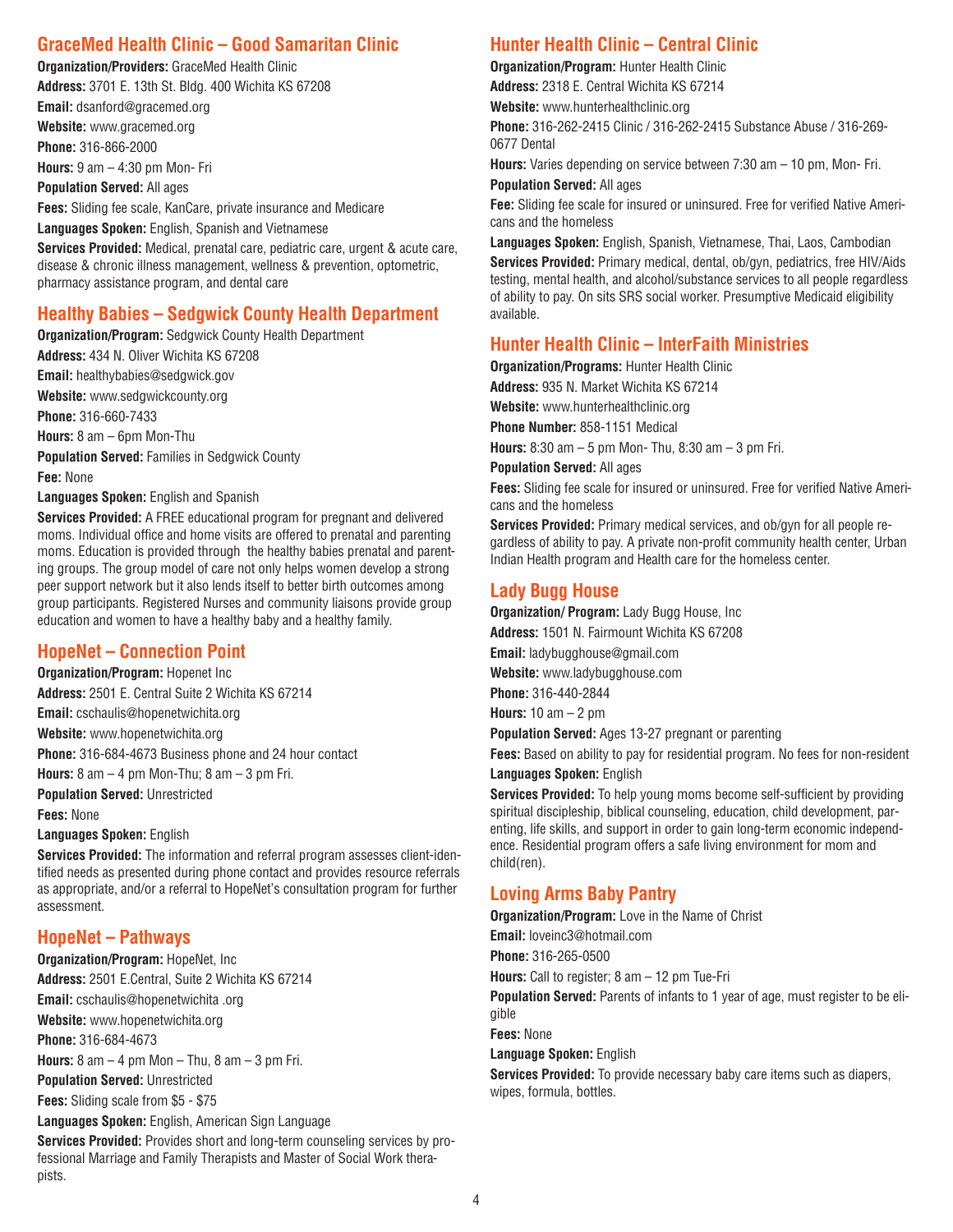## **March of Dimes**

**Organization/Program:** March of Dimes

**Address:**1202 E. 1st St. Wichita KS 67214

**Email:** jbaig@marchofdimes.com **Website:** <www.marchofdimes.com>

**Phone:** 316-267-9255

**Hours:** 9am – 5 pm Mon-Fri

**Population Served:** Mothers who are expecting, parents who have had a premature child and educators

**Fees:** None

#### **Languages Spoken:** English

**Services Provided:** To improve the health of babies by preventing birth defects, pre-maturity and infant mortality, through community services, advocacy, research and education.

## **Miracles House Intermediate & Reintegration Treatment**

**Organization/Program:** Miracles, Inc

**Address:** 1250 N. Market Wichita KS 67214 **Website:** [www.wichitamiracles.org](www.wichitamiracles.org ) **Phone Number:** 316-264-5900 **Hours:** 24 hours **Population Served:** Women with children of all ages **Fees:** AAPS/VO payor or last resort **Languages Spoken**: English and Spanish

**Services Provided:** Inpatient and reintegration substance abuse treatment. Gender specific programs for Women with children. Priority to pregnant, postpartum women, specialty homeless, co-occurring mental Illness.

## **Natural Family Planning**

**Organization/Program:** Natural Family Planning **Address:** Catholic Dioceses of Wichita 1515 S. Clifton, Suite 400 Wichita KS 67218

**Email:** msjudy@nfpwichita.org

**Website:** [www.nfpwichita.org](www.nfpwichita.org )

**Phone:** 316-685-6776 or 800-813-2410

**Hours:** 9 am – 5 pm Mon- FriPopulation Served: Adults, Male and Female, must be 18 years or older

**Fees:** Sliding scale

**Languages Spoken:** English, Spanish, Vietnamese

**Services Provided:** To Provide Education in Natural Family Planning and to Promote the sanctity of human life. Natural family planning can be used to both achieve and avoid pregnancy throughout a woman's reproductive years. Access to Spanish and Vietnamese.

## **OBGYN Doctors and Clinics**

#### **Associates in Women's Health**

**East Office:** 3232 E. Murdock Wichita KS 67208 **Phone:** 800-794-7219

**Doctors:** James Delmore, MD, Clifford Depew, MD, Darren Farley, MD, Daran Jensen, MD, Kurt Kauffman, MD, Victoria Kindel, MD, Zachary Kuhlmann, DO, Kerri Hild, MD, Debra Messamore, MD, Kevin Miller, MD, Jacqueline Morgan, MD, Randall Morgan, MD, Travis Stembridge, MD, Sharon Foster, APRN

**West Office:** 8710 W. 13th N. Suite 100 Wichita KS 67212

**Phone:** 316-722-5141

**Doctors:** Clifford Depew, MD, Randall Morgan, MD, Zachary Kuhlmann, DO, Kerri Hild, MD

#### **Center for Women's Health**

**Main Office:** Wilson Estates Medical Park 1855 N. Webb Road Wichita KS 67206

**Phone:** 316-634-0060

**Doctors:** Sharon Breit, MD, Karen Strecker, MD, Allison Taylor, MD, Olivi Cartwright, PA-C, Sonia Hernandez, PA-C

#### **College Hill OB/GYN**

**Main Office:** 3233 E Second Wichita KS 67208 **Phone:** 316-683-6766 **West Office:** 834 N. Socora, Lower Level Wichita Ks, 67212 **Phone:** 316-773-3979 **Doctors:** Michael Brown, MD, Patricia Wyatt-Harris, MD, Anna Stork-Fury, MD, Elizabeth Cox, MD, Alexandria Reyes, DO

#### **Heartland Women's Group Gynecology and Obstetric Services**

**Cypress Medical Park:** 9300 E. 29th St N. Suite 320 Wichita KS 67226 **Phone:** 316-858-7100

**Medical Arts Tower:** 3243 E. Murdock St. Suite 200 Wichita KS 67208 **Phone:** 316-962-7175

**Ridge Road:** 3730 N. Ridge Road Suite 200 Wichita

**Doctors:** Bruce Bammel, MD, Melissa Hague, MD, Michael Jackson, MD, Dawne Lowden, MD, Hilary Rainbolt, MD, Katie Sutton, MD, James Whiddon, MD, Amanda Twist, PA, Kelli Wehling, APRN, WHNP-BC

#### **Mid-Kansas Women's Center**

**East Office:** 9300 E 29th St N Ste 201 Wichita KS 67226

**Phone:** 316-685-1277

**West Office:** 3460 N. Ridge Road Ste 130 Wichita Ks, 67205 **Phone:** 316-721-3122

**Doctors:** Johanna H. Agustin, MD, Ashley Robbins, MD, Aldon Corle Jr, MD, Arthur DeHart, MD, Thalia Lopez, MD, Rhea Rogers, MD, Arlene Evans-DeBeverly, PA-C

#### **Wichita OB-GYN Associates**

**Main Office:** 551 N. Hillside Suite 510 Wichita KS 67214 **Phone:** 316-685-0559

**Doctors:** Carl Christman, MD, Byron Cline, MD, Douglas Douthit, MD, Edmond Feuille, Jr, MD, Megan Lynch, FNP, Toni Thress, ARNP, Shea Stucky, PA-C, Pamela Bauchmover, MPT, Lisa Dooley, RDMS, RVT

## **Planned Parenthood of Kansas and Mid-Missouri, Inc**

**Organization/Program:** Planned Parenthood of Kansas and Mid-Missouri **Address**: 2226 E. Central Wichita KS 67214

**Email:** Cherie.bahm@ppkm.org

**Website:** [www.ppkm.org](www.ppkm.org )

**Phone:** 316-263-75758 or 316-761-0175

**Hours:** 9 am – 5 pm Mon, Wed, Fri &11 am – 7 pm Tue, Thu

**Population Served:** All ages, male and female, LGBTQ friendly

**Fees:** Sliding fee scale based on income/Medicaid/insurance

**Languages Spoken:** English, Spanish

**Services Provided:** To provide every individual quality, affordable and confidential reproductive health care; to provide comprehensive sexuality education which empowers people to make health choices, enhances self-esteem and encourages responsibility; to advocate public policies to ensure every person has the knowledge, opportunity and freedom to make informed private decisions about reproductive and sexual health. Annual exams for women, emergency contraception, family planning and contraception, sexually transmitted infection and HIV testing and counseling, Vaccination for HPV, pregnancy testing.